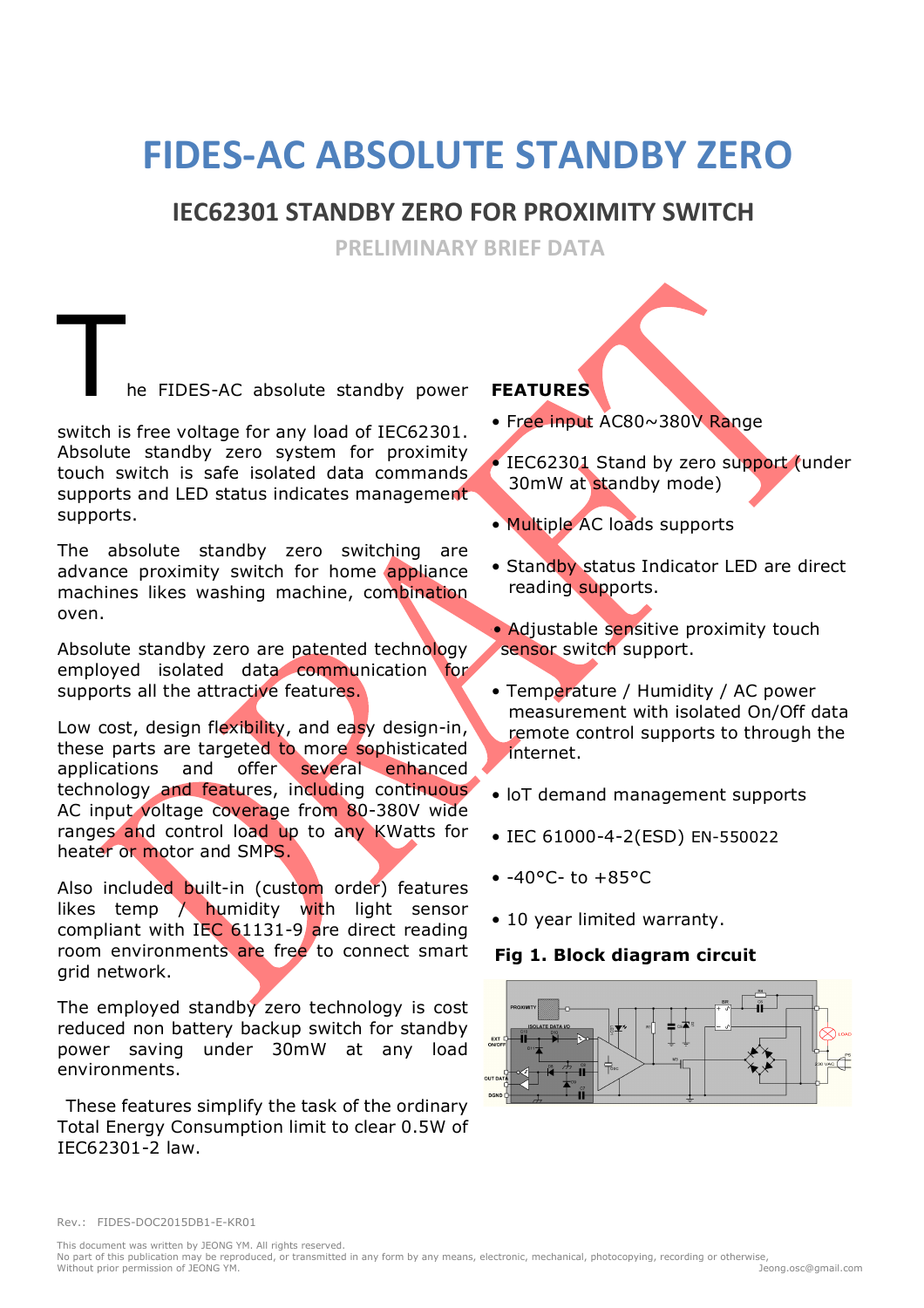#### **Absolute Maximum Ratings** Unless otherwise specified, VDD=4.5V and Ta=25℃

| Item                  | Symbol       | <b>Parameter</b> | min |                          | typ max unit    |                         | <b>Condition</b>          |
|-----------------------|--------------|------------------|-----|--------------------------|-----------------|-------------------------|---------------------------|
| Rated Voltage Range   | <b>ACV</b>   |                  | 80  | $\overline{\phantom{a}}$ | 380             | <b>ACV</b>              | Max $V = ORDER$           |
| Logic High input V    | ViH          | Out0,1 Terminal  |     |                          | 30              | $\vee$                  |                           |
| High Level input I    | IoH          |                  |     |                          | 50              | mA                      |                           |
| Switchable Clock Freg | <b>FCLK</b>  | Out0,1 Terminal  |     | $\overline{2}$           |                 | <b>KHz</b>              |                           |
| Drive current         | I DRV        | Out0,1 Terminal  | 40  |                          |                 | mA                      |                           |
| Max AC current        | I AC         | AC Load          |     |                          |                 | $\overline{A}$          |                           |
| LED 電流検出<br>Threshold | <b>VTHIS</b> | IS0 Terminal     |     |                          |                 | $\vee$                  | Comparate with saw        |
| Power consuption      | mW           |                  |     |                          | 30 <sub>1</sub> | $\mathsf{Im}\mathsf{W}$ | Status indicate LED<br>ON |

Notes:

- 1. Stresses beyond those listed under Absolute Maximum Ratings may cause permanent damage to the device.
- 2. All voltage values, accept differential voltages, are given with respect to GND pin.

## **Terminal descriptions**

## IO: I=input,  $O=$ output, B=Bidirectional,  $\rightarrow$  = no connection

| Pin            | Pin            | <b>Description</b>                                                 | <b>Circuit</b>                                                                                                | Voltage                             |
|----------------|----------------|--------------------------------------------------------------------|---------------------------------------------------------------------------------------------------------------|-------------------------------------|
| #              | <b>Name</b>    |                                                                    | (shows Input or output port)                                                                                  |                                     |
| 1              | AC Load        | Output to AC load switch by<br>module                              | (AC INPUT)                                                                                                    | AC<br>$0 - 380V$                    |
| $\overline{2}$ | <b>AC N220</b> | AC Power line input range<br>150~380V                              | <b>AC_LOAD</b><br><b>SMPS</b><br>AC100<br>AGND<br>AGND<br>$AC_P$<br>AC_N<br>$AC_P$<br>AL OA                   |                                     |
| 3              | AC_N100        | When under AC 160V input,<br>needs to connect with AC_N220<br>pin. | ⊜                                                                                                             |                                     |
| $\overline{4}$ | $AC$ $P$       | AC common input from 80~380V                                       | <b>230 VAC</b>                                                                                                |                                     |
| 5              | OUT0           | Open drain output of on/off status.                                | (Analog Switch)<br>D <sub>15</sub><br>C8<br><b>REMOTE</b><br>⊪<br><b>OUTPUT</b><br>o<br>$R10$ C7<br>D16<br>C9 | $0 - 30V$<br>50mA max<br>Normal off |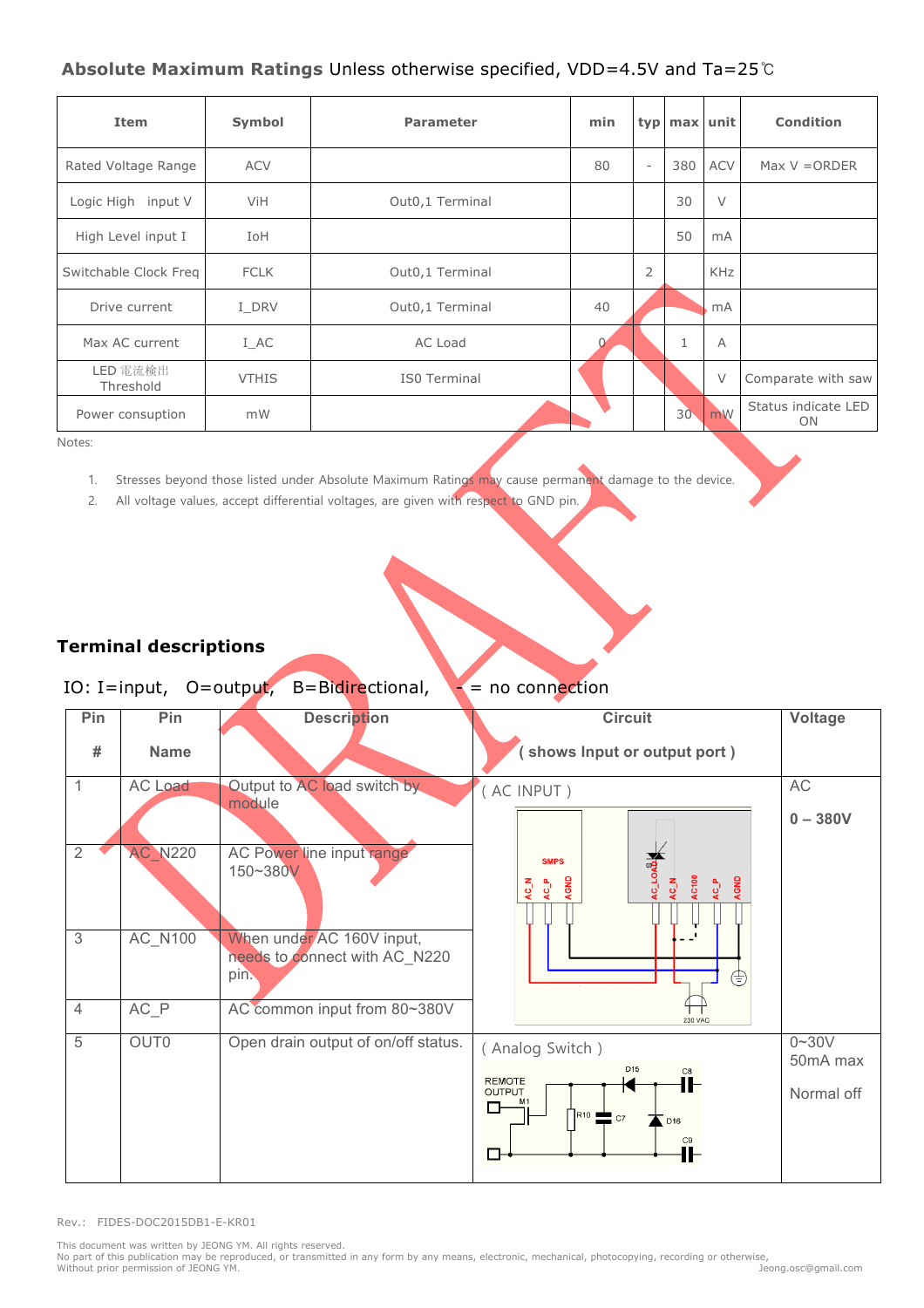| 6 | <b>GND</b> | Isolated on/off GND                 |                 |                       |
|---|------------|-------------------------------------|-----------------|-----------------------|
| 8 | OUT1       | Open drain output of on/off status. | (Analog Switch) | $0 - 30V$<br>50mA max |
|   |            |                                     | R12             | Normal on             |
|   |            |                                     | 16<br>M7        |                       |

**Electrical Characteristics** (Test condition: VIN=AC220V/60Hz, Ta=25, unless otherwise specified.)

ESD Ratings: Human Body Model, 3B 8000 V

Machine Model, C 400 V

**Recommended Peak Pulse voltage Operating Conditions**



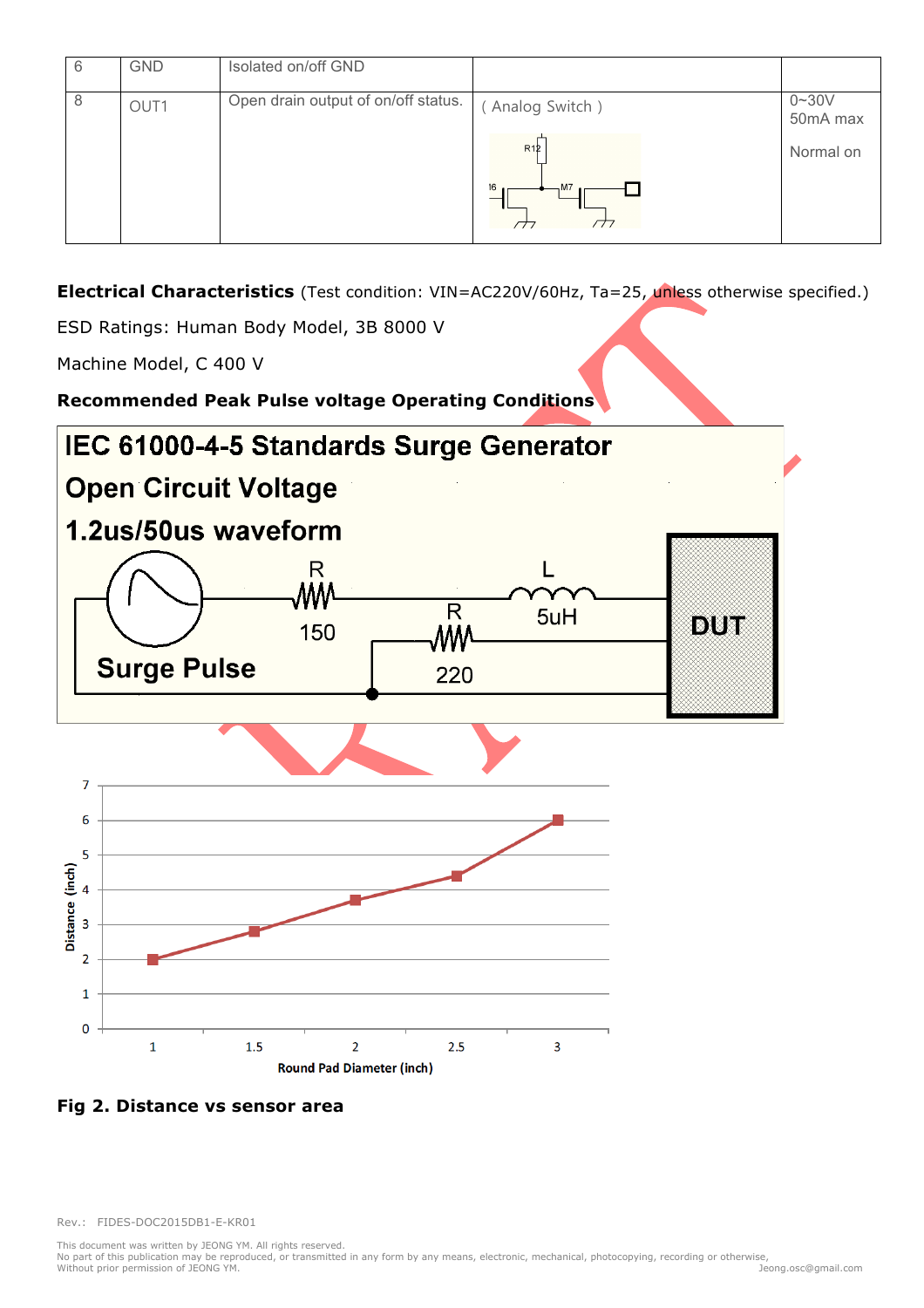#### **Package information ( size, pin map)**

The FIDES-P7 ADSZ is supplied in a RoHS compliant leadless mold package. The package is lead (Pb) free, and used a 'green' compound. The package is fully compliant with European Union directive 2002/95/EC.

This package is 94mm x 21.3mm. The solder pads are on a 2.54mm pitch. The above mechanical drawing shows the package. All dimensions are in millimeters.

The date code format is XXYY where  $XX = two-digit week number$ ,  $YY = two-digit year$ number.



units: mm[inch]

tolerance:  $\pm 0.50$ [ $\pm 0.020$ ]

pin section tolerance:  $\pm 0.10$ [ $\pm 0.004$ ]

The FIDES-P7 ADSZ is supplied in Pb free module package. The recommended solder reflow profile for package options is show below.

**(NORMAL CLOSED DRAIN)**

## **Recommended Soldering Thermal Data**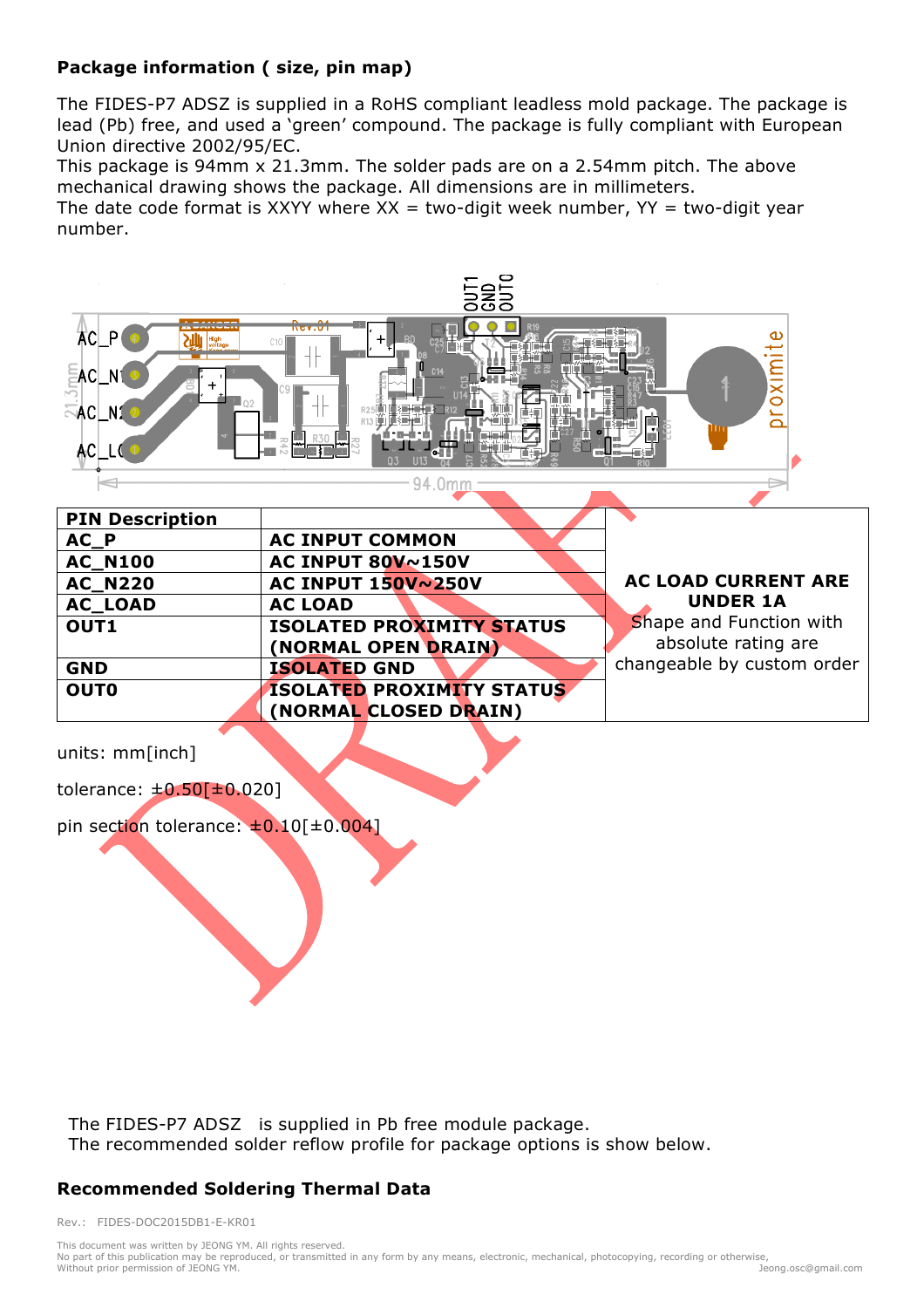| parameter      | conditions/description             | min | typ | max | units   |
|----------------|------------------------------------|-----|-----|-----|---------|
| hand soldering | 1.5 mm from case for 10<br>seconds |     |     | 300 | $\circ$ |
| wave soldering | see wave soldering profile         |     |     | 260 | $\circ$ |



Disclaimer: The information in this document is provided in connection with FIDES products. No license, express or implied, by estoppel or otherwise, to any intellectual property right is granted by this document or in connection with the sale of FIDES.

EXCEPT AS SET FORTH IN THE FIDES TERMS AND CONDITIONS OF SALES LOCATED ON THE FIDES WEBSITE, FIDES ASSUMES NO LIABILITY WHATSOEVER AND DISCLAIMS ANY EXPRESS, IMPLIED OR STATUTORY WARRANTY

RELATING TO ITS PRODUCTS INCLUDING, BUT NOT LIMITED TO, THE IMPLIED WARRANTY OF MERCHANTABILITY, FITNESS FOR A PARTICULAR PURPOSE, OR NON-INFRINGEMENT.

IN NO EVENT SHALL FIDES BE LIABLE FOR ANY DIRECT, INDIRECT, CONSEQUENTIAL, PUNITIVE, SPECIAL OR INCIDENTAL DAMAGES (INCLUDING, WITHOUT LIMITATION, DAMAGES FOR LOSS AND PROFITS, BUSINESS INTERRUPTION, OR LOSS OF INFORMATION) ARISING OUT OF THE USE OR INABILITY TO USE THIS DOCUMENT, EVEN IF FIDES HAS BEEN ADVISED OF THE POSSIBILITY OF SUCH DAMAGES.

FIDES makes no representations or warranties with respect to the accuracy or completeness of the contents of this document and reserves the right to make changes to specifications and products descriptions at any time without notice. FIDES does not make any commitment to update the information contained herein. Unless specifically provided otherwise, FIDES products are not suitable for, and shall not be used in, automotive applications. FIDES products are not intended, authorized, or warranted for use as components in applications intended to support or sustain life.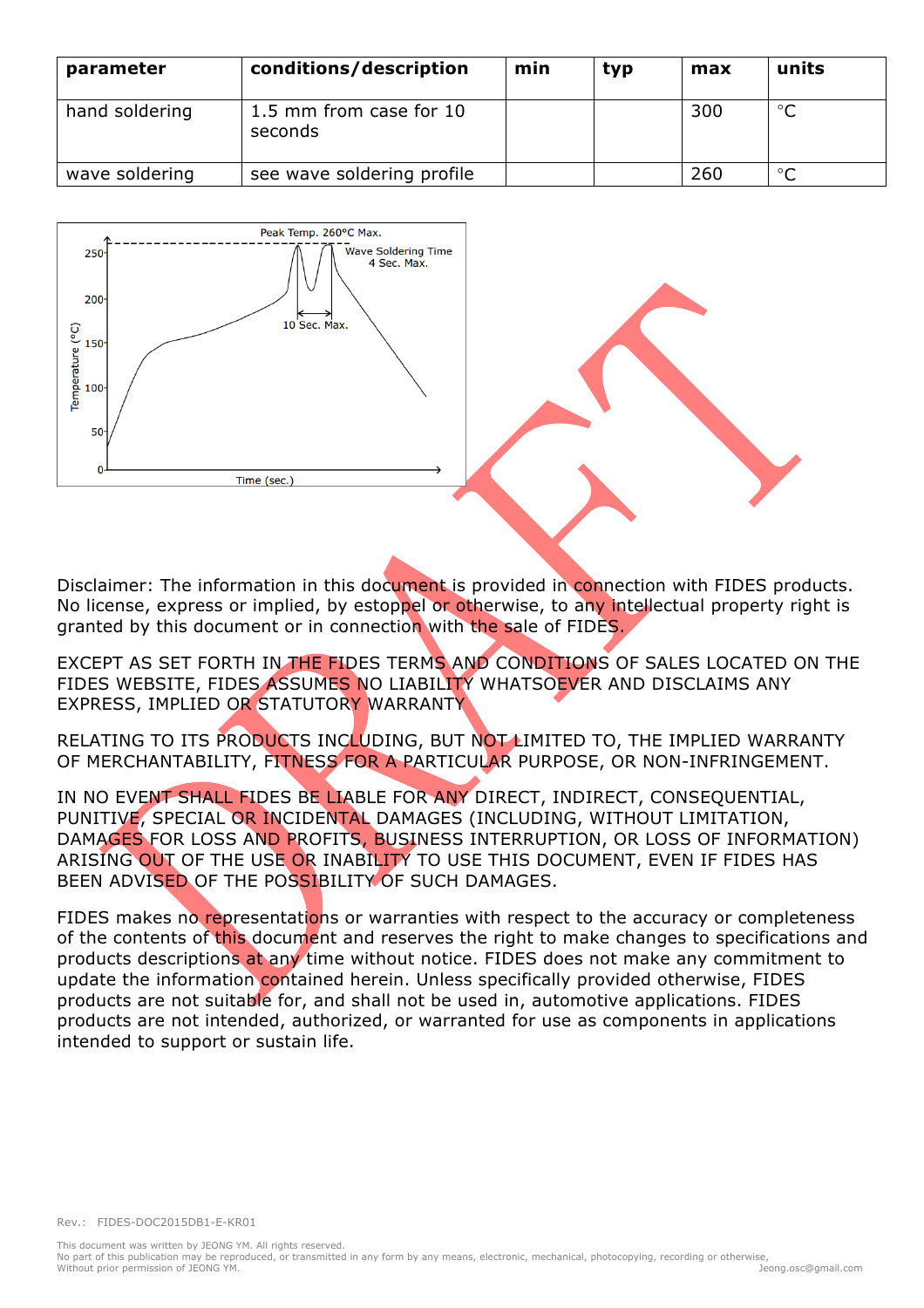SPI interface timing Host MPU to P1 data write. P1 send the data to host MPU. Write timing RW X  $\setminus$  X



D7-0 : Dimming data (Write)

AD2\_0 : Chip address data (0-7)

D\_REG : dimming data (resistor output)

T\_REG : test data (register output); Select the test monitor output

S\_REG : test data (register output);

 $S < 1$  > = 0  $\rightarrow$  PS data enable  $S < 1$  > = 1  $\rightarrow$  Dimmer data change by register

 $S < 3 > = 0 \rightarrow$  Test output  $S < 3 > = 1 \rightarrow$  Test 2 output

P1 will be edge detection from CK and ignored first data.

Read timing



#### D7-0 : Dimming data (Read)

#### T7-0 : Temperature data

L7-0 : Photo diode ambient data

P1 can read edge rise of CK and MPU can edge down of CK read.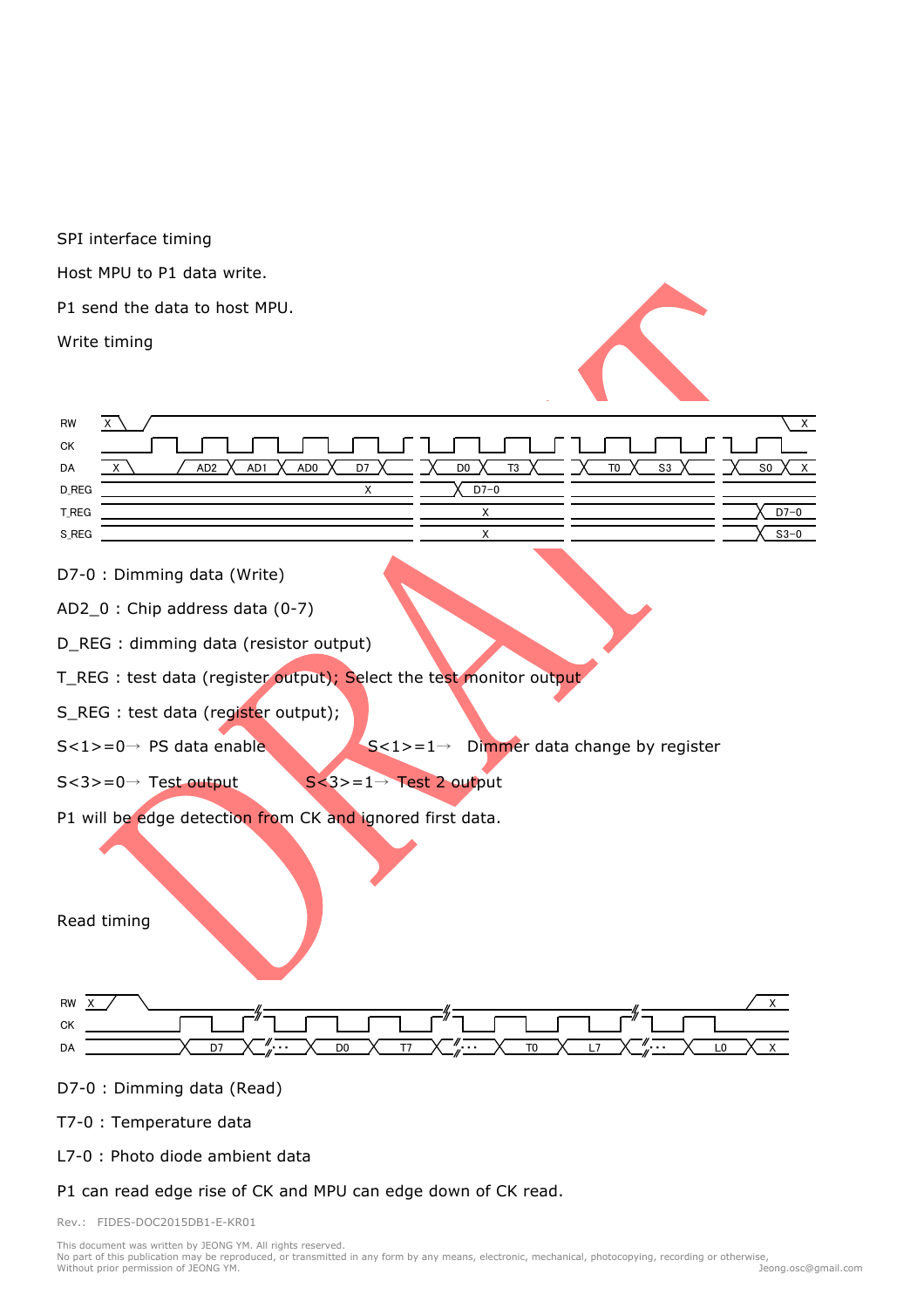#### Read timing (address reserved)



| <b>Chip Select Address of Register</b> | Selected chip   |                 |  |
|----------------------------------------|-----------------|-----------------|--|
| AD <sub>0</sub>                        | AD <sub>1</sub> | AD <sub>2</sub> |  |



Rev.: FIDES-DOC2015DB1-E-KR01

This document was written by JEONG YM. All rights reserved.<br>No part of this publication may be reproduced, or transmitted in any form by any means, electronic, mechanical, photocopying, recording or otherwise,<br>Without prio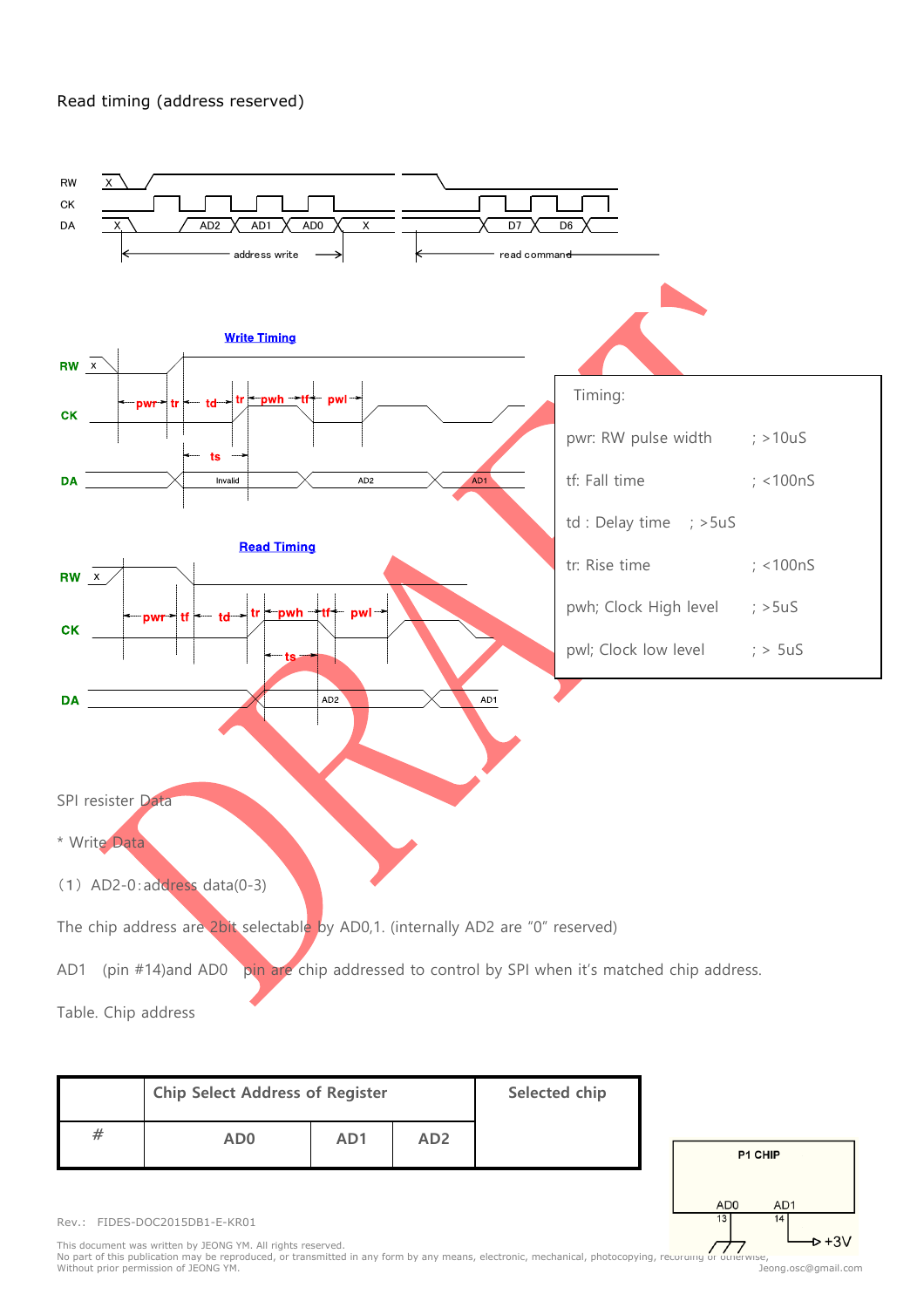|  |  | chip 0 |
|--|--|--------|
|  |  | chip 1 |
|  |  | chip 2 |
|  |  | chip 3 |

Fig. FIDES-P1 Chip address

set

Example of Fig FIDES-P1 Chip address set are illustrated "2". The access AD[2:0] are "010"to serial data send.

(2) D\_REG:dimming data (Dimming)resister output

Dimming control data for external commands.

D[7:0]=FFh are maximum bright. D[7:0]=01 are minimum brightness (Max Dimming)

Also, this resister to make enable needs to set **S<1>=1** 

(3) S REG: Test data resistor output:

S<0> ; reserved

**S<1>=0** →**Photo Sensor(PS) are enable. S<1>=1**→resister can **Dimmer data change**

S<2> ; reserved

**S<3>=0** →**Test monitor1 (TO)output S<3>=1** →**Test monitor2 (TO)output**

(4)  $T_{REG}:Test data (resister output)$  : Test monitor output choose the selector

This resister can be select for monitoring signals. S-register  $\sqrt{s}$  < 3> are selected signal to Monitor pin "TO" can monitoring.

Fig for chip monitoring mode table.

| #              | T < 3:0 | T0output<br>$S<3>=0$                      | TO 出力 S<3>=1                     |
|----------------|---------|-------------------------------------------|----------------------------------|
| $\mathbf{0}$   | 0000    | Open                                      | 0 <sub>pen</sub>                 |
| $\mathbf{1}$   | 0001    | GNDQ (quiet Ground)                       | GNDQ<br>( quiet Ground)          |
| $\overline{2}$ | 0010    | BGRO (Band Gap Regulator) output<br>1.16V | RNX ( Power On reset output)     |
| 3              | 0011    | V3Q (Quiet 3V)                            | V3N (Noisy 3V)                   |
| $\overline{4}$ | 0100    | VHA (ADC6 Reference High Voltage)         | VLA (ADC6 Reference Low Voltage) |
| 5              | 0101    | ADTA (Temperature voltage for ADC)        | TAO (Temperature Sense Voltage)  |

Rev.: FIDES-DOC2015DB1-E-KR01

This document was written by JEONG YM. All rights reserved.<br>No part of this publication may be reproduced, or transmitted in any form by any means, electronic, mechanical, photocopying, recording or otherwise,<br>Without prio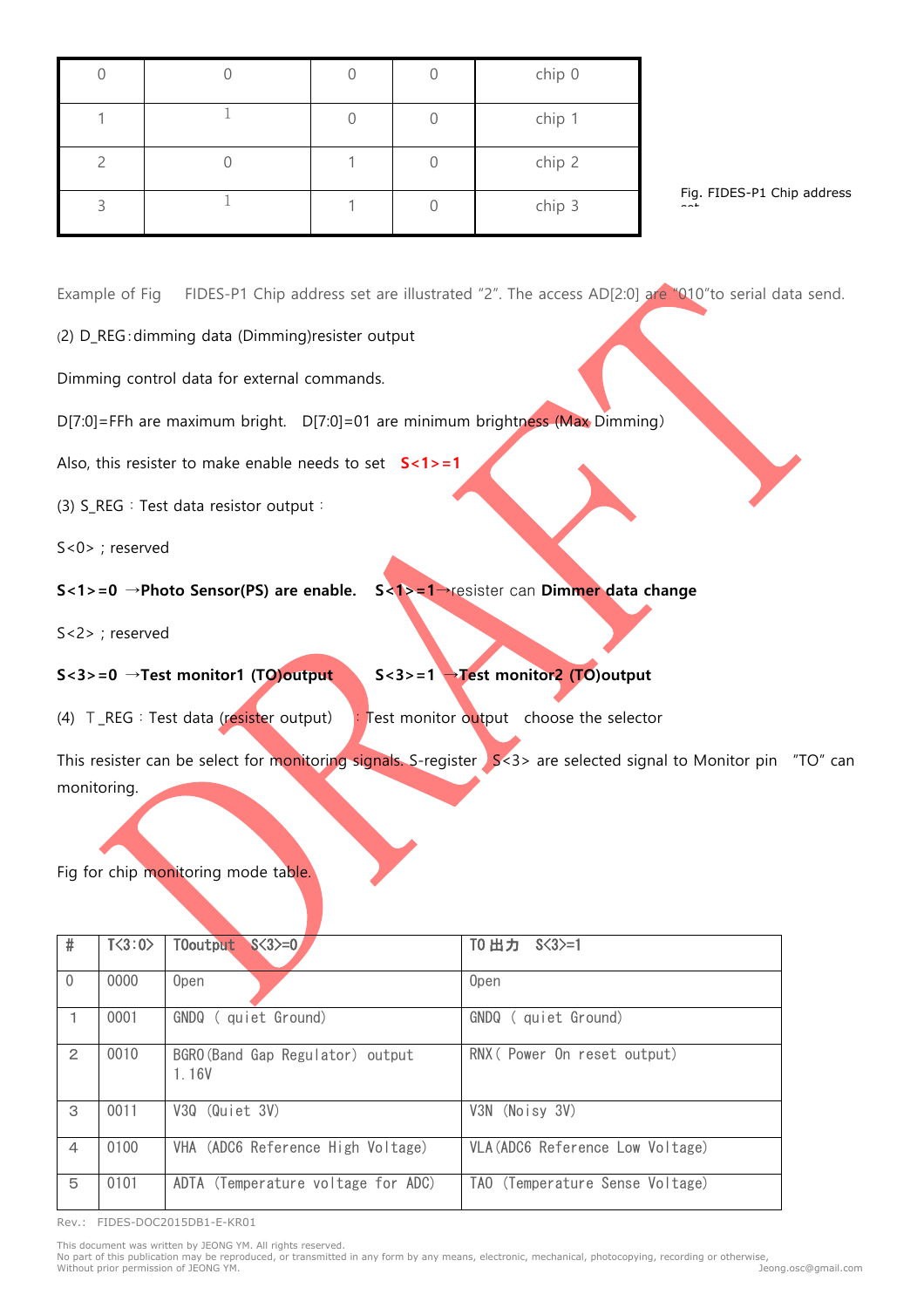| 6                              | 0110 | GNDQ<br>(quiet Ground)              | GNDQ<br>(quiet Ground)                       |
|--------------------------------|------|-------------------------------------|----------------------------------------------|
| $\overline{7}$                 | 0111 | VSWO (Saw Tooth wave of main reg)   | IS000 ( LED Current Sense Buffer<br>Voltage) |
| 8                              | 1000 | CK39 (Around 39Hz output)           | ILMLO (ISOOO & O.12V Comparator Output)      |
| $\overline{9}$                 | 1001 | CK78 (Twice Frequency of CK39)      | CK10K (10KHz clock output)                   |
| $\mathbf{1}$<br>$\circ$        | 1010 | CKMON (Clock Signal)                | DMO (Dimmer Pulse output)                    |
| $\mathbf{1}$<br>1              | 1011 | ISRPO (Error Amp Comparator Output) | LSRPO ( Error Amp ILM Output)                |
| $\mathbf{1}$<br>$\overline{c}$ | 1100 | ACZ (AC zero Cross Output)          | ACPLS -Not used                              |
| $\mathbf{1}$<br>3              | 1101 | MODU (DUEN (Up/Down) Output)        | MOMCK (Sub - reg clock output)               |
| $\mathbf{1}$<br>4              | 1110 | SHTDWN (Shut Down at Tj>125C)       | <b>Open</b>                                  |
| $\mathbf{1}$<br>5              | 1111 | 0 <sub>pen</sub>                    | Open                                         |

\* Read Register

(1) D7-0:Dimming data (Read)

L <7:0> - T <7:0> OUTPUT for ambient data PS or D-Register Write data, temperature data to Write are push out to removed temperature data results return to give.

(2) T7-0 : Temperature data (output)

Temperature data output. But LSB 2bit are ignored T<2>=T00 is lowest temperature data.

| T(7)       | T(6) | T(5) | T(4) | T(3)       | T(2)       | T(1) | T(0) |
|------------|------|------|------|------------|------------|------|------|
| <b>T05</b> | T04  | T03  | T02  | <b>T01</b> | <b>T00</b> |      |      |

Temperature data MSB Temperature data LSB

(3) L7-0:Photo diode's ambient data

Photo Sensor or ambient resister data are.

But LSB 2bit are ignored L<2>are minimum ambient data.

| L(7) | L(6) | L(5) | L(4)            | L(3) | L(2)             | L(1) | L(0)         |
|------|------|------|-----------------|------|------------------|------|--------------|
| L05  | L04  | L03  | L <sub>02</sub> | L01  | L <sub>0</sub> 0 | "    | $\mathbf{v}$ |

Rev.: FIDES-DOC2015DB1-E-KR01

This document was written by JEONG YM. All rights reserved.<br>No part of this publication may be reproduced, or transmitted in any form by any means, electronic, mechanical, photocopying, recording or otherwise,<br>Without prio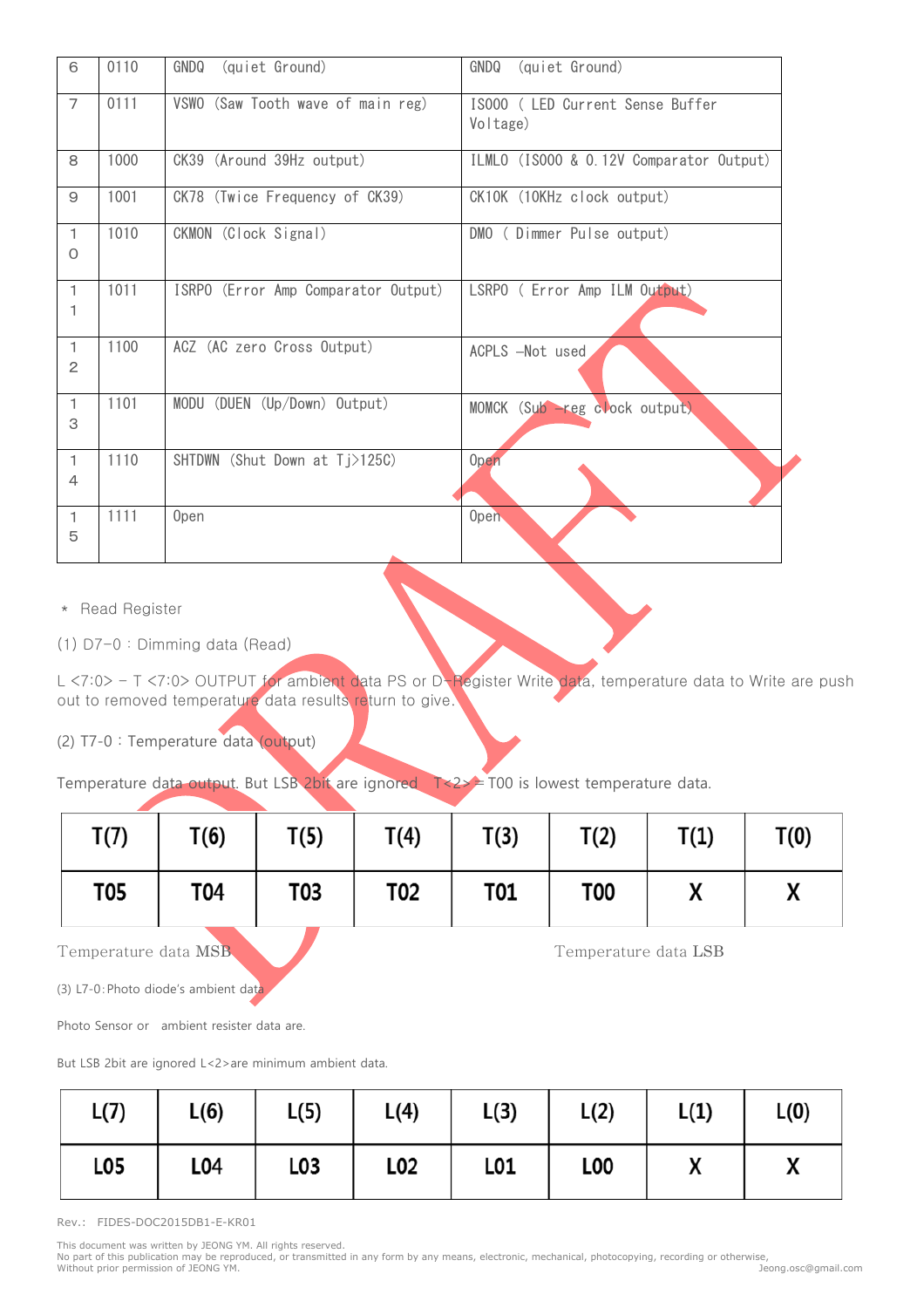#### **Description**

The FIDES-P1 is a highly integrated, flexible, multi-string LED driver that uses external MOSFETs to allow high LED string currents, and includes temperature power supply control to maximize LED life efficiency. The driver optionally connects to a LED string faults fix-up functions help to black out of luminaire system.

The easy install to plug in light sensor offer automatic dimming control for intelligent ECO power saving. Synchronization for use in PLC or MCU by LCD TV backlight applications.

The drivers provide multiple methods of controlling LED brightness, through both peak current control and pulse width control of the PLC and light sensor, internal temperature drive signals. Peak temperature control offers excellent MTBF consistency, while pulse width control allows brightness management.

FIDES-P1 provides protection features such as open-LED and over temperature protection.

An on-chip temperature sensor is selectable 2bits control register values. At over temperature, automatically shut-down or decrees power driving. All resistor values are read and wright to changeable through the serial interface if a different power condition is desired.

#### **High-voltage start-up regulator**

The FIDES-P1 contains an internal high voltage to low voltage regulator that allows the AC input to be supply to 5VDC of main IC and 15V high side drive supply. This startup circuits is totally current required 500uA (internally 200uA). The first stage desired output voltages can adjust by FB resistors.

This example circuits current consumption

are 20~25mA with zener diode.

## **Applications Information**

Internal temperature sensor temp vs V

Shutdown  $V = 1.79V$